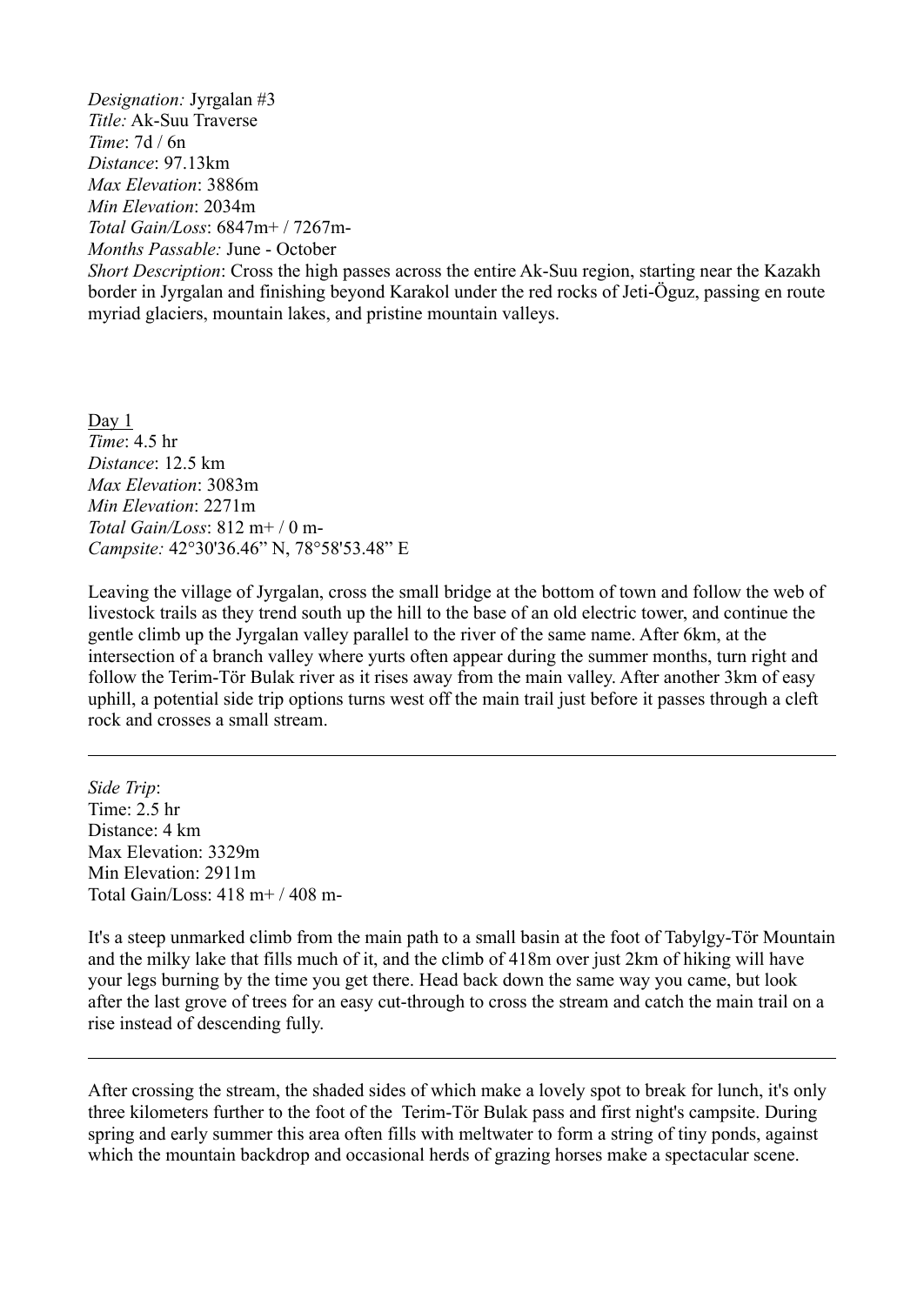Day 2 *Time*: 8 hr *Distance*: 16.5 km *Max Elevation*: 3473m *Min Elevation*: 2650m *Total Gain/Loss*: 1187 m+ / 1079 m-*Campsite:* 42°27'06.25" N, 78°51'35.04" E

Departing camp (3085m) at the foot of the Terim-Tör Bulak pass (3473m), count on around an hour and a half for the 2.7km climb to the top. There's no reliable water source until the river at the bottom of the Türgön Ak-Suu valley another 3.7km ahead, so from the campsite carry enough water to last the first 3.5 or 4 hours of walking for the day. On a clear day the peaks of the Terskey Ala-Too range rise to the southeast and southwest, though Khan-Tengri's dominant silhouette is still too far to see. Descending from the pass, try to stay to the left (south) of the seasonal riverbed to keep the easiest slope. At the bottom of the valley (2650m), cross the A364 highway (which heads North back towards Karakol and South to Inilchek village and glacier) and look for the rickety wooden bridge that affords a dry crossing of the large river.

 Climbing from the valley floor to the 3363m Boz-Uchuk Ashuu pass is fairly gentle, though the 5km between the two can make the afternoon feel long. Stop along the way for lunch, and once the eastward trending valley makes a hard turn to the south the top is only 1km further on. Rather than following the obvious path from the top of the pass down hill into the Boz-Uchuk valley, follow the left-hand ridge of mountains south to a small lake and continue along the same path to loop around the small ridge extension and onwards to the two even more beautiful Boz-Uchuk lakes. Set up camp NW of the larger lake, just at the top of the last steep wall before the lakes.

If you've arrived early enough to still have some daylight, the northern tip of the stubby ridge that marks the western boundary of the valley below offers fine sunset views facing back towards the Issyk-Kol basin, though many find it hard to tear themselves away from the Boz-Uchuk Lakes.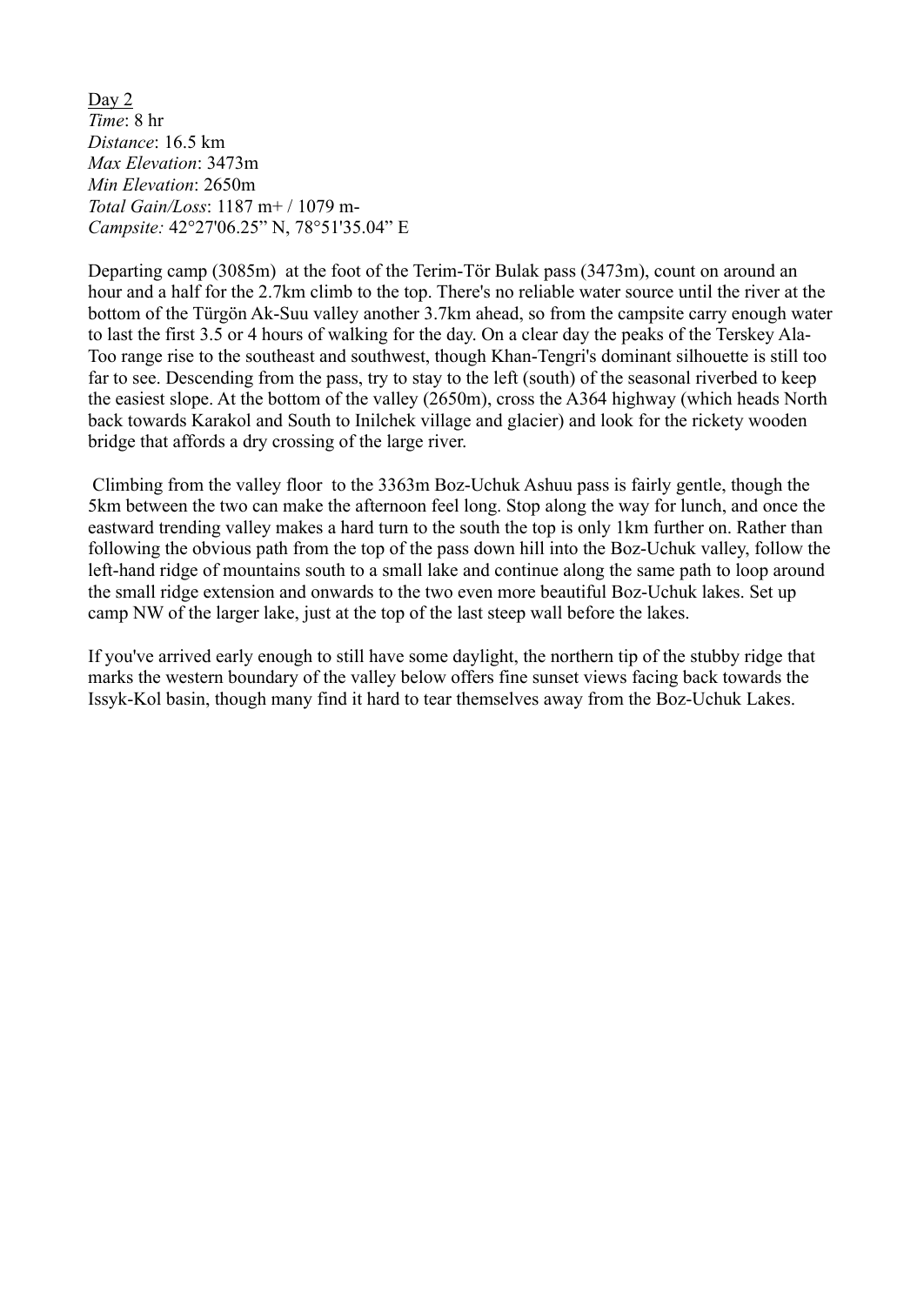Day 3 *Time*: 6 hr *Distance*: 4.42km km *Max Elevation*: 3669m *Min Elevation*: 2760m *Total Gain/Loss*: 828 m+ / 1432 m-*Campsite:* 42°23'35.98" N, 78°43'10.28" E

*Side Trip*: Time: 3 hr Distance: 4.5 km Max Elevation: 3482m Min Elevation: 3377m Total Gain/Loss: 105 m+ / 105 m-

If you can manage an early start, sunrise at the smaller of the two Boz-Uchuk lakes makes an excellent start to day three. Circle around the rockier eastern side of the valley to avoid the bogs of the west, climbing past the rock outcrop that dominates the larger first lake and then beyond to the shore of the second. It's only about a half hour up and half an hour back down, but sunrise lovers and photographers will spend twice that on the round-trip as they soak in the views.

Back to camp, the day's route starts by crossing the small ridge immediately West of camp and descending to the main valley floor below. Follow the trail uphill as it parallels the river for around 2km before crossing and heading more steeply uphill to the obvious pass in the distance at 3524m. From the top, the Jergez valley spreads out below and an excellent view of Tashtanbek Tor Bashi peak dominates the southern horizon. Expect about 2 hours from leaving camp to reaching the top of the pass. From the pass, the trail continues on towards the first Ailanysh Lake (at 3445m), already visible to the SW across the valley, via the Jergez river and up the first stretch of the Ailanysh valley. The rocky shore of the lake and the small river that flows down the valley near here are the last reliable places to fill up with water for the last hour up to the pass, as further up the stagnant second lake flows out only via tiny streams. The climb steepens past the second lake for the last 180m or so of vertical rise, up to the Ailanysh Pass at 3676m, but the incline eases considerably on the way back down the other side to the Ak-Suu Almaluu valley below. About 5km into this final descent of the day, as the trail curves to just above the main branch of the

Ak-Suu river, look for a viewpoint with unbelievable views down towards an unnamed 3855m peak and the blinding snowy whiteness of the Ak-Suu Wall's glaciated slopes. Take your time here to soak up the view, as it's just a little over 2km further to tonight's campsite near a wooden footbridge that crosses the Ak-Suu river. This last stretch passes by several shepherds' camps in summer, ending in a relatively flat plain before the bridge or on a hilly campsite just across with access to a small stream whose waters are much clearer than the glacier runoff of the main Ak-Suu. Either way this is popular pasture territory, so be sure to treat all water consumed here.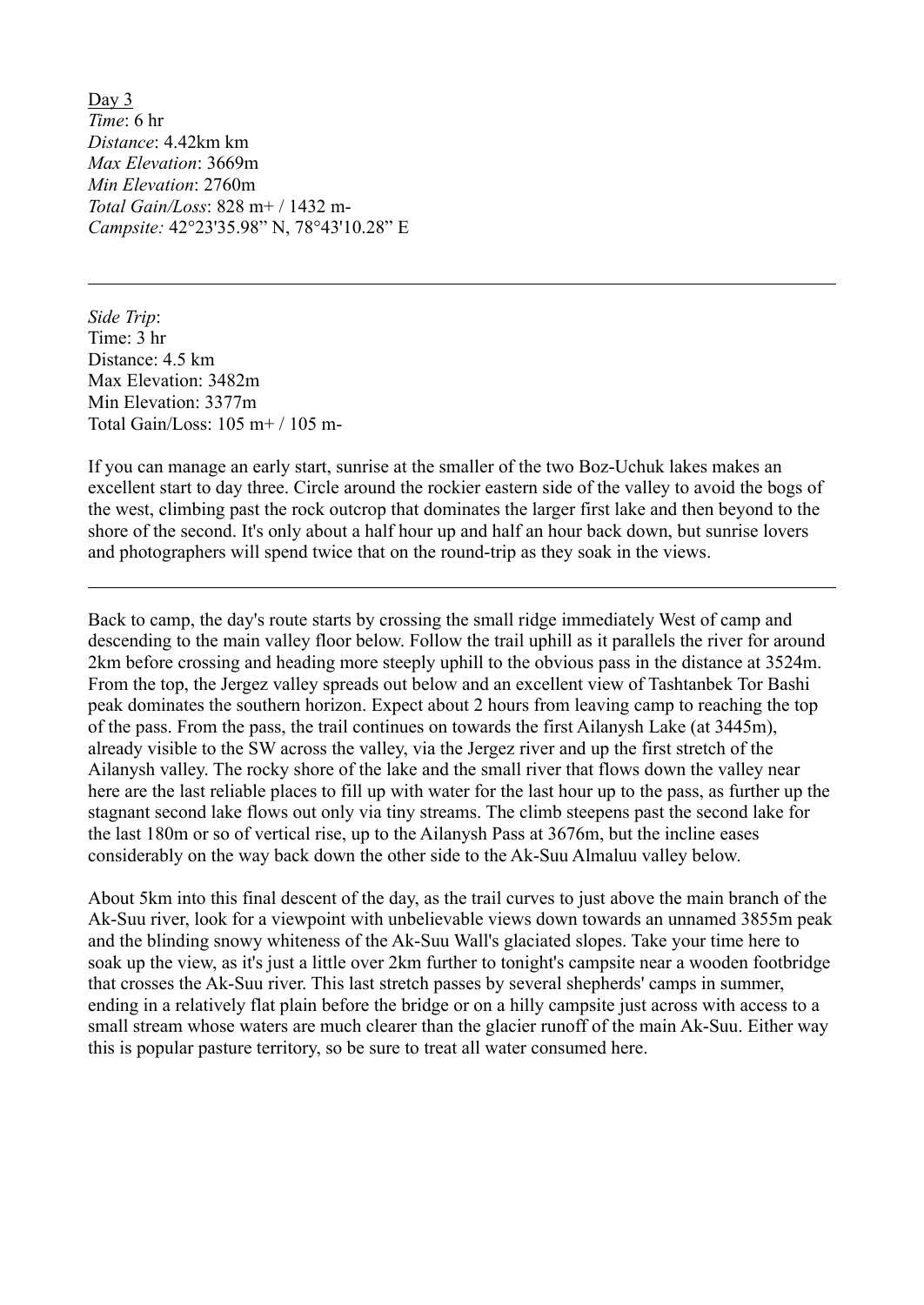Day 4 *Time*: 6 hr *Distance*: 13.1 km *Max Elevation*: 3695m *Min Elevation*: 2521m *Total Gain/Loss*: 965 m+ / 1216 m-*Campsite:* 42°22'14.10" N, 78°36'47.49" E

Today's a relatively easy day, distance-wise, but it begins with an 800m+ climb that traces up the valley that begins just W of the wooden footbridge over the Ak-Suu river. It's a calf-burning 2 hours or so to the top of the 3606m pass, but once there don't miss the opportunity to drop packs and continue up to the obvious nearby summit to the SE, which tops out at 3718m with excellent 360-degree views of the surrounding peaks.

At the point where the path down from the pass descends to the river it's possible to cross and make a climb up 200m to a small lake, but it's less visually impressive than others on the hike and so many will skip it. Regardless of your choice here, the main trail continues along the East side of the river to the main Ak-Suu Arashan valley, ignoring the wooden bridge around halfway down, to the collection of guesthouses at Altyn Arashan.

There are several potential campsites to the South of the guesthouses in the direction of towering Peak Palatka, but the short day is also a good chance to splurge on a guesthouse bed (300-400som) or take a dip in the hot springs (200som) that have made the valley locally famous since before the Soviet era. Rest up tonight, because tomorrow is a long but rewarding uphill day.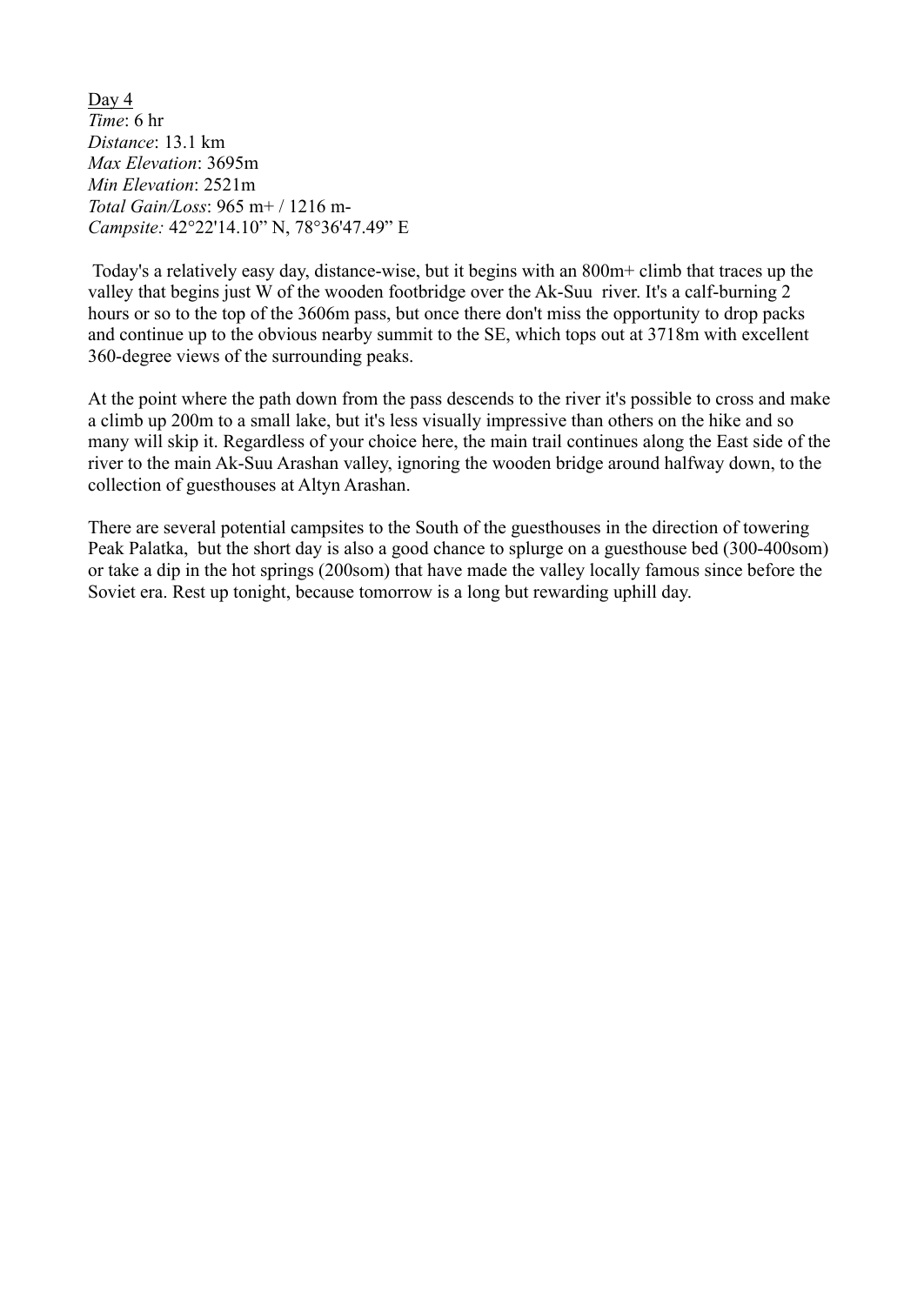Day 5 *Time*: 8 hr *Distance*: 12.3 km *Max Elevation*: 3886m *Min Elevation*: 2516m *Total Gain/Loss*: 1447 m+ / 402 m-*Campsite:* 42°19'09.99" N, 78°31'42.73" E

From Altyn Arashan, cross the large bridge over to the West side of the Ak-Suu river and continue South ffor just over 2km to the first large valley that rises off to the Southwest. The trail along this popular hike is quite easy to follow, though do look out for the the fairly obvious river crossing (which can be harder to spot definitively for hikers from the opposite direction). From the turn out of the Arashan valley it's around an 8km uphill that rises from 2570m at the valley floor to 3906m at the Ala-Kol North pass, with the last 200m of elevtion feeling nearly-vertical as it rises through loose scree over which twoobvious paths have been stomped out by the multitude of hikers that hike up Issyk-Kol's most popular trekking route.

The views from the top of the pass are something sublime, though, taking in an incredible panorama of 5000m+ peaks and the breadth of Ala-Kol lake.

From the pass it's around 2km to the Ak-Sai company's camping area or on a little further to the Western edge of the lake where there's room for a handful of tents.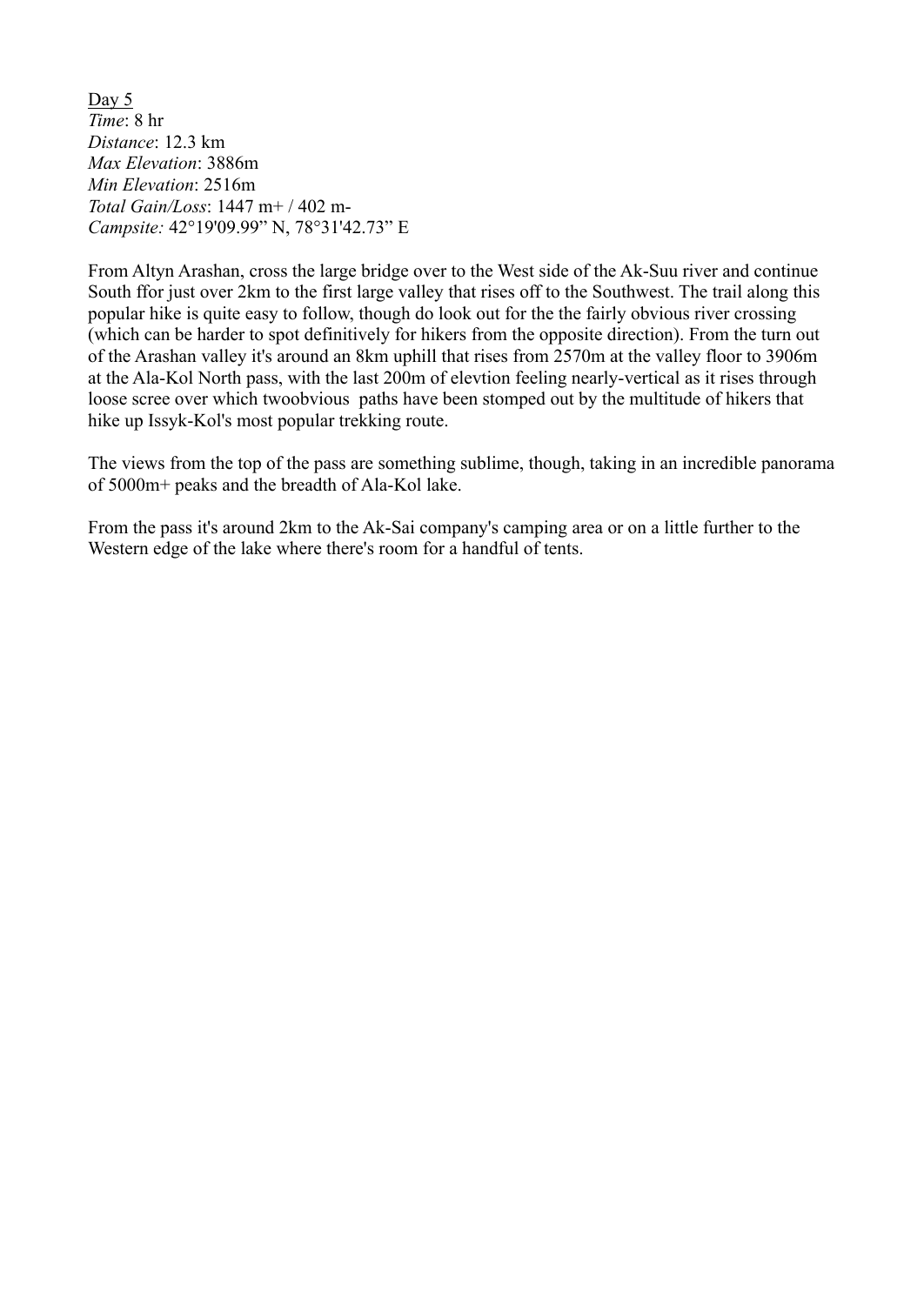Day 6 *Time*: 8 hr *Distance*: 11.1 km *Max Elevation*: 3789m *Min Elevation*: 2567m *Total Gain/Loss*: 966 m+ / 1391 m-*Campsite:* 42°16'43.60" N, 78°27'37.75" E

From camp, continue to the W end of the lake to where a deceptively small stream empties into a surprisingly large waterfall – though you'll have to descend from the lake's plateau to get a good glimpse of the cascades. Most tourists will continue downhill here to the Karakol Valley via the Sirota hut, but loop instead around the curve of the lake along a small path which is visible from afar that climbs from the lake along a rockfall to the 3781m Panorama Pass. The trail is much better footing than it appears from far away, with the exception of the steepest bit where it turns directly towards the path, and it's only around 2 hours from the Ak-Sai campsite to the pass (including long photo stops at the lake shore and waterfall). It's an easy walk from the pass up to a 3843m rock outcrop, from which the views of the three major peaks of the region are even better than at the pass. From East to West across the horizon the most obvious summits are Djigit Peak (5178m), Karakol Peak (5216m), and Öguz-Bashi Peak (5126m).

Rest up at the pass, because the descent starts down rockfall and then continues along slippery and overgrown vegetation most of the way down to a bridge across the Karakol River (2540m) far below. Expect around two hours for the full 4km of hiking, more if you're generally slow on downhills. Your knees will probably need a break by the time you've reached the valley, so break for lunch here and rebuild your strength for the next (easy, luckily) climb.

From the bridge, head up the valley around 1km to where a path branches up the Telety Valley. The main valley continues from here to the foot of Peak Karakol and the Ontor Glacier, the last bit over a path-less rocky scramble, but this is best accomplished as an additional day on the itinerary rather than as a short radial hike. The main trail turns steeply up the Telety Valley towards the last pass of the trek, though it only stays steep for around half an hour before levelling out into a gentle climb through most of the valley. The valley is spoiled for choice of campsites, but for views it's hard to beat a long flat area about halfway up the valley where the river broadens briefly, with great panoramas of Telety to the Southwest and back towards Ala-Kol's passes to the Northeast.